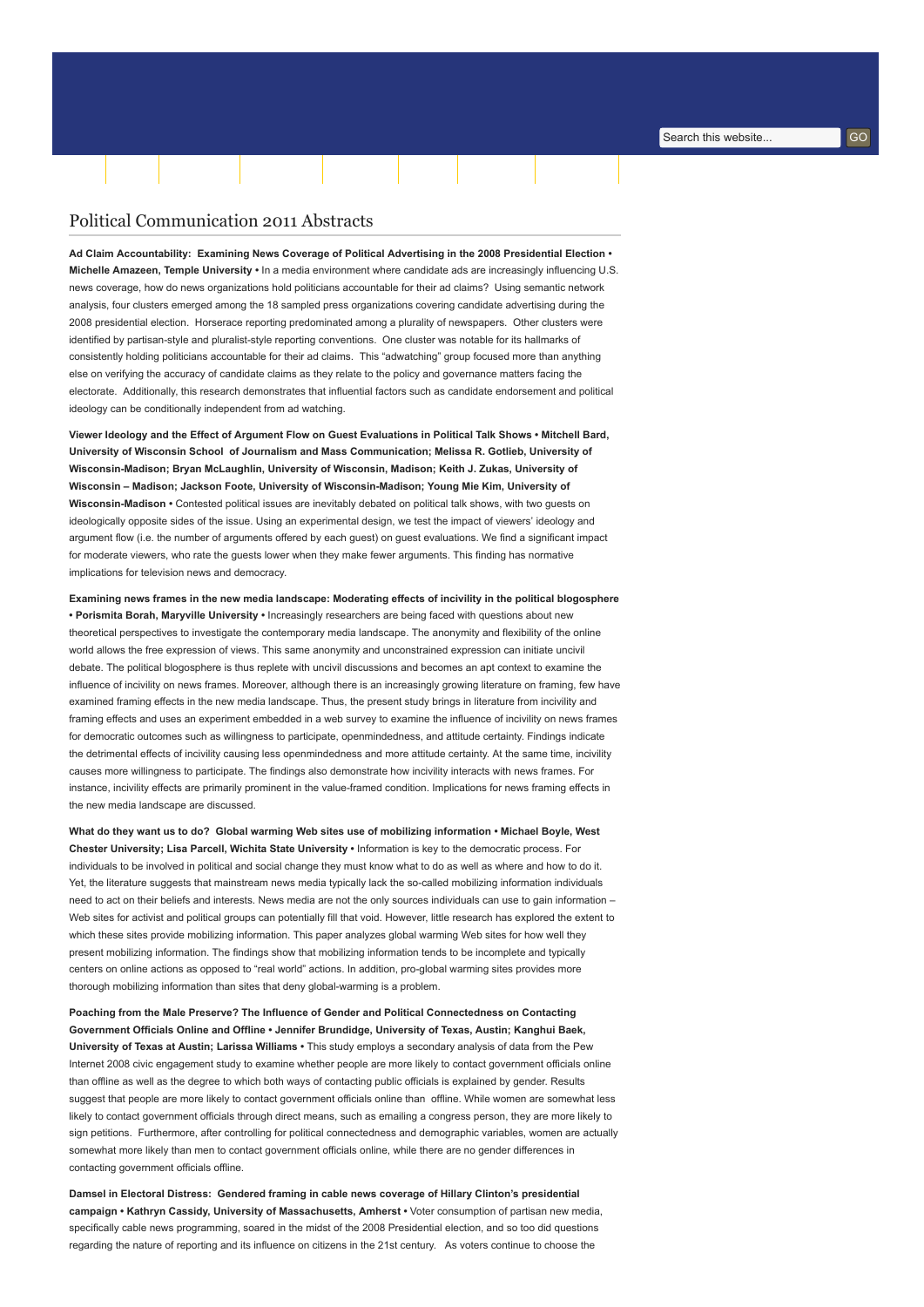construction of news that is best in-line with their political leanings, rather than that which challenges their value systems, it arguably becomes easier for new media outlets to perpetuate stereotypes, as they go unquestioned by viewers; they simply appear as "facts" of the news. The historic Presidential bid of Hillary Rodham Clinton provides a meaningful opportunity to assess how these partisan outlets relied on gender stereotypes as a means to frame her character and campaign in an attempt to affect the electoral outcome. If Clinton, as one of the most popular female candidates for President to date, was the target of such framing, the outlook for success for future female candidates appears grim, as they too will have to navigate this complex new media landscape. Further, the results of this study may serve as the basis for consciousness-raising among cable news program viewers, as well as an impetus for a media reform movement that rejects outlets that unjustly frame issues or individuals in the name of the political and corporate goals that they hold in higher esteem than their audiences.

The impact of political identity, efficacy, and selective media exposure on political participation. A comparative study of young adults in the United States and Hong Kong • Michael Chan, Chinese University of Hong Kong; Jing Guo, University of Maryland • This comparative study between an established democracy (US) and transitional democracy (Hong Kong) analyzed the interrelationships among political identification, self efficacy, collective efficacy and selective exposure; and subsequent effects on political participation among young adults. Regression analyses showed that self efficacy and selective exposure were significant predictors of political participation for both countries while collective efficacy was significant only for the Hong Kong sample. There were also significant interaction effects between efficacy and selective exposure in the US sample and between political identity and collective efficacy in the Hong Kong sample. The findings support the cross-contextual validity of self efficacy and selective exposure as general predictors applicable to democracies at different stages of development. Implications of the findings for youth participation in politics are discussed.

Political Talk Shows in Taiwan: Multiple Issue Publics, Political Efficacy and Their Relationships to Political Knowledge, Participation and Attitude • Hsuan-Ting Chen; Yonghwan Kim • This study examines political talk shows in Taiwan by understanding the factors and the influence of exposure to political talk shows. Using data from Taiwan's 2008 Social Change Survey, the findings showed that multiple issue public membership, as a construct of individuals as members of multi-issue publics, was positively associated with exposure to political talk shows. Individuals' internal and external political efficacy turned out to have different relationships with exposure to political talk shows, and an interactive effect was found to be significant between internal political efficacy and multiple issue public membership. In addition, exposure to political talk shows contributed to increases in political knowledge and online political participation; however, it leads to negative attitude towards the politics. In this sense, although the viewers tend to have negative attitude towards the politics, they are more likely to be well-informed, and open to political mobilization. Therefore, the role of political talk shows needs to be reconsidered.

Psychological Needs and Talk Show Host Style: News Effects in the Post-Broadcast Age • Stephanie Edgerly, University of Wisconsin-Madison; Melissa R. Gotlieb, University of Wisconsin-Madison; Emily Vraga, University of Wisconsin-Madison • We use an experimental design to test the effects of talk shows hosts who promote critical thought, conflict, or humor through their hosting styles. Specifically, we examine how host style interacts with the psychological needs for cognition, conflict, and humor to produce greater recall of information and valuing of open debate. Our results support this compatibility argument and suggest that post-broadcast news may engage a new audience who were left behind in the broadcast era.

Press Coverage of Nigerian President Yar'Adua's Pre-Election Campaign: A Case Study on Agenda-setting • Nnamdi Ekeanyanwu, Department of Mass Communication, Covenant University, Ota, Nigeria • The issue of whether our opinions are formed based on information we get from the media remains controversial as scholars maintain divergent views on the actual nature of media influence. This paper therefore examines if newspapers preelection coverage of candidate Yar'Adua, influenced people's perception of him. The result shows that Yar'Adua had biased coverage in his favour. The paper therefore recommends that the media take political reporting to the next level of responsible journalism.

Learning about Politics from The Daily Show: The Role of Processing Motivations • Lauren Feldman, American University • Although late-night comedy and satirical news programs like The Daily Show have been recognized as an important source of political information, prior research suggests that viewers gain only a limited amount of political knowledge from watching these programs. Drawing from uses and gratification theory and studies of political information processing, this study examines whether learning from The Daily Show depends on whether viewers orient to the message as news or as entertainment. Results from an online experiment suggest that viewers who naturally orient to The Daily Show as news or as a mix of news and entertainment invest more mental effort and subsequently learn more than viewers who have a purely entertainment processing orientation. Further, among viewers who orient to The Daily Show as purely entertainment, providing them with an explicit informational processing goal increases the amount of invested mental effort and learning relative to viewers who are given no explicit viewing objective.

Understanding Support for Internet Censorship in China: An Elaboration of the Theory of Reasoned Action • Charles Feng • This study investigates young people's support for Internet censorship in China within the broad conceptual approach of the theory of reasoned action (TRA). Two concepts, authoritarian personality and third-person perception, were added as part of our elaboration of the TRA model. We closely examined dimensions pertinent to the unique social context of China such as party membership, Confucianism tradition, and one-child policy. A sample of 266 college students in a large metropolitan was surveyed and Structural Equation Modeling was employed in data analyses. Support for censorship based on TRA received general empirical evidence. So did the submissive dimension of authoritarian personality. Mixed findings were discussed and future research directions were suggested.

Framing the Rise and Fall of Sonia Gandhi during the 2004 General Elections in India • Rajul Jain; Maria De Moya, University of Florida; Juliana Fernandes, Florida International University • Informed by framing theory and critical and cultural perspectives, this study examines how newspapers in India framed the leading female Prime Minister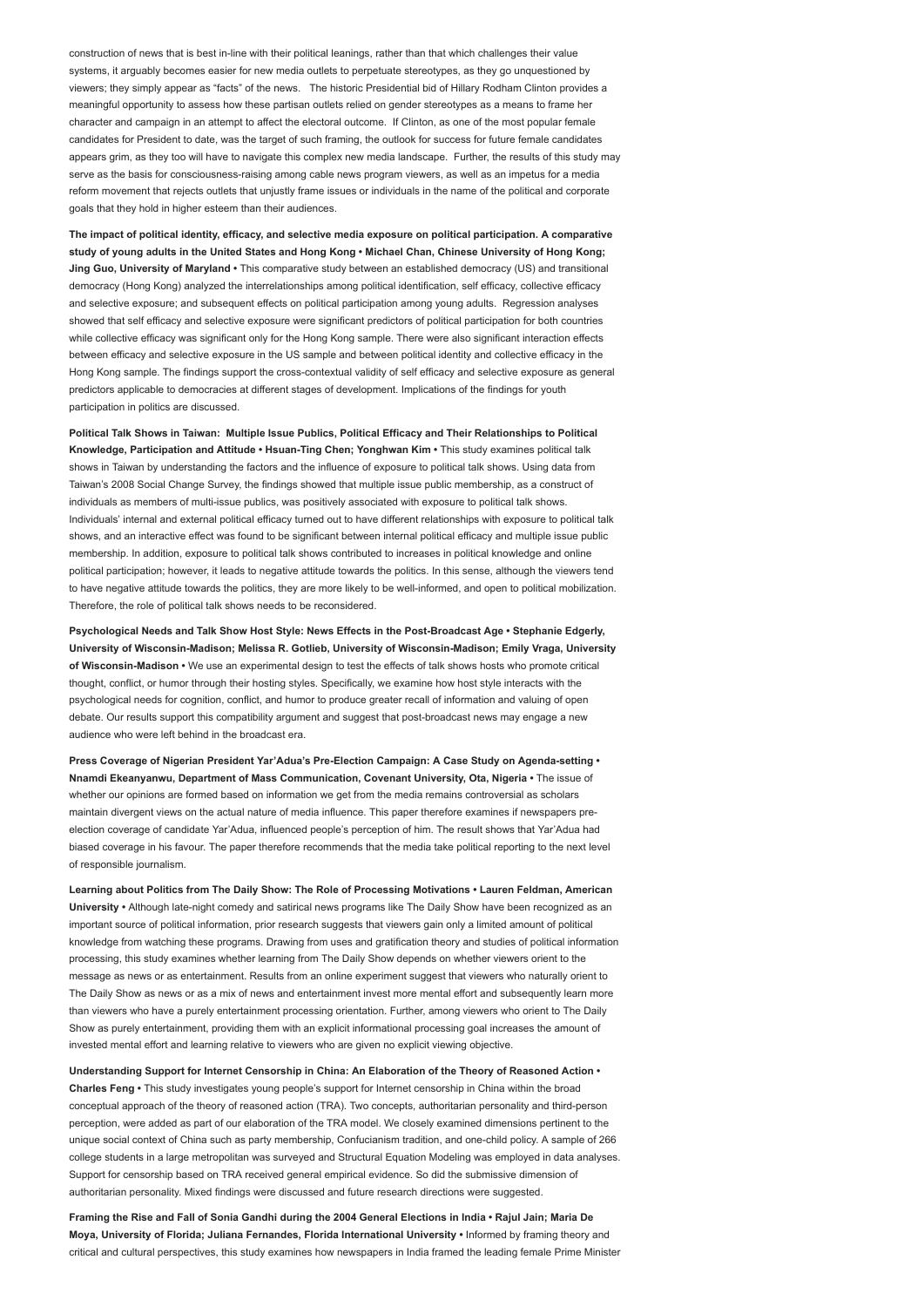candidate and her male counterpart during the 2004 general elections. An analysis of the frames each candidate was associated with, as well as the differences in the scope and focus of news coverage accorded to the two candidates is provided. Results and implications are discussed in comparison to similar framing of political candidates in the U.S. and in the context of gender roles in Indian culture.

Audience frames elicited by political advertising: Reconsidering the audience • Elizabeth Housholder, University of Minnesota • This study used audience analysis to examine the audience frames elicited by political advertising Participants between the ages of 25-60 discussed their individual responses to political advertising in in-depth interviews. Overall, this study found that three common frames were elicited: political cynicism frame, issue frame, and gender frame. Overall, the study concluded that furture research in the area of political advertising must begin to consider more individual level difference variables beyond the usual demographic controls (age, gender, race, political party and education) such as personality, values and other psychographic variables. This study also advances the literature on audience framing, a relatively under-studied area of framing theory research.

Ideology and the Interactive Relationship Between Self-Efficacy and Anxiety Predicting Discussion • Myiah Hutchens, Texas Tech University • The study aims to examine theoretical predictors of engaging in discussion with dissimilar discussion partners, which would be considered beneficial from a Democratic standpoint. Process models used in a variety of contexts suggest that both self-efficacy and anxiety are important variables to consider when examining communicative behaviors, yet the interaction appears to not have been adequately studied in a political communication context. Using data the American National Election Survey, and supporting theoretical predictions, it was found that political moderates who have high levels of self-efficacy and anxiety are more likely to have diverse discussion networks; however, effects were not found when examining all individuals.

Marginalized Critical News Content, Spiked Stories and Series • Andrew Kennis • This paper focuses on all major and reported post-Cold War instances of anti-democratic phenomena occurring within the U.S. news media industry: the "spiking" of news stories and investigations with critical inclinations; demotions to enterprising journalists or editors; cancellations of TV programs due to critical content and forced resignations of journalists; independent and wire-based stories overlooked by mainstream media; and investigative series whose follow-ups are either marginalized out of existence or simply spiked altogether. The reported occurrences are based on a plethora of damning evidence and documentation: testimony by journalists and/or their newsroom colleagues; audio-recorded conversations between editors and journalists; documented pressure by advertisers and/or powerful public officials; and documented meetings between editors and high powered officials, with subsequent decisions to spike stories and/or follow-up reporting. This underlying evidence shows a clear pattern of institutional constraints resulting in varying forms of censorship. The focus on these occurrences, which is not only an attack on journalists but an attack on democracy as a whole, is of significant theoretical importance. The most important theoretical tension between two models of media analysis – the indexing and propaganda models (IM and PM) – is a conflicting attribution of culpability for poor media performance and the subsequent lack of news media independence. This paper represents an attempt to resolve this underlying theoretical tension by criticizing the disproportionate fault attributed to journalists themselves, as well as the underestimation by the PM of the role of "crude intervention" resulting from institutional constraints.

Campaign Agenda-Building Online: Emotions, Evaluations, and Important Perceptions • Ji Young Kim; David Painter; Maridith Miles • This experimental investigation explored 311 participants' emotional and evaluative responses to online campaign information during Florida's 2010 gubernatorial election using a two (campaign website vs. social network sites) by three (interactivity levels) between-subjects factorial design. Interaction effects in one campaign notwithstanding, the emotions and evaluations elicited by the other campaign were positively associated with public agenda-building. Thus, those responding favourably to the winner's campaign were likely to consider the election more important and to vote.

Humor Works in Funny Ways: Examining Humorous Tone as a Key Determinant in Political Humor Message Processing • Heather LaMarre, University of Minnesota; Kristen Landreville, University of Wyoming • The purpose of this study was to re-conceptualize two competing political humor message processing theories as complementary models under a higher order theoretical framework. Using data from an online experimental survey (N = 115), message discounting (Nabi, Moyer-Guse, & Byrne, 2007) and reduced cognitive capacity to scrutinize (Young, 2008; Baumgartner 2007) were examined as potentially co-existing (rather than competing) message processes, which occur as a function of humorous tone. Results indicate that political cartoon viewing directly influences individual-level political attitudes, and that affective disposition toward the cartoon moderates the effect. More importantly, evidence was found to support the development of a political humor process model that encompasses competing frameworks and makes sense of seemingly disparate findings in extant literature. Specifically, light-hearted political humor led to message discounting while serious-toned political humor suppressed argument scrutiny.

Crisis and kairos: Activists use social media to support political protests • Jacqueline Lambiase, Texas Christian University • Moldova, Iran, Tunisia, Egypt, and Sudan: These nations and their citizens engaged in political dialogues during 2009-2011, resulting in government accommodations of demands, regime change, hard-line responses, or civil war. Frequently, these dialogues occurred in computer-mediated spaces, especially blogs and social media. Some online activism burst into protests in public squares, resulting in violence and showdowns for power. This qualitative case study traces social media efforts, both crisis communication strategies and tactics, in five nations that raised awareness of revolutionary ideas, garnered support for these efforts, and transformed this spirit from digital expression to flesh-and-blood resistance.

Mass-Mediated Political Messages, Uncertainty Arousal, and Interpersonal Political Discussion • Kristen Landreville, University of Wyoming • Constructive interpersonal political discussion among citizens is traditionally regarded as an indicator of a healthy democracy (e.g., Fishkin, 1991, 1995; Habermas, 1962/1989; Tarde, 1901/1989). At the same time, politics bears an inherent complexity, ambiguity, and intricacy (Delli Carpini & Williams, 1996) that makes it a topic ripe for uncertainty arousal. Considering that uncertainty arousal is more likely when situations are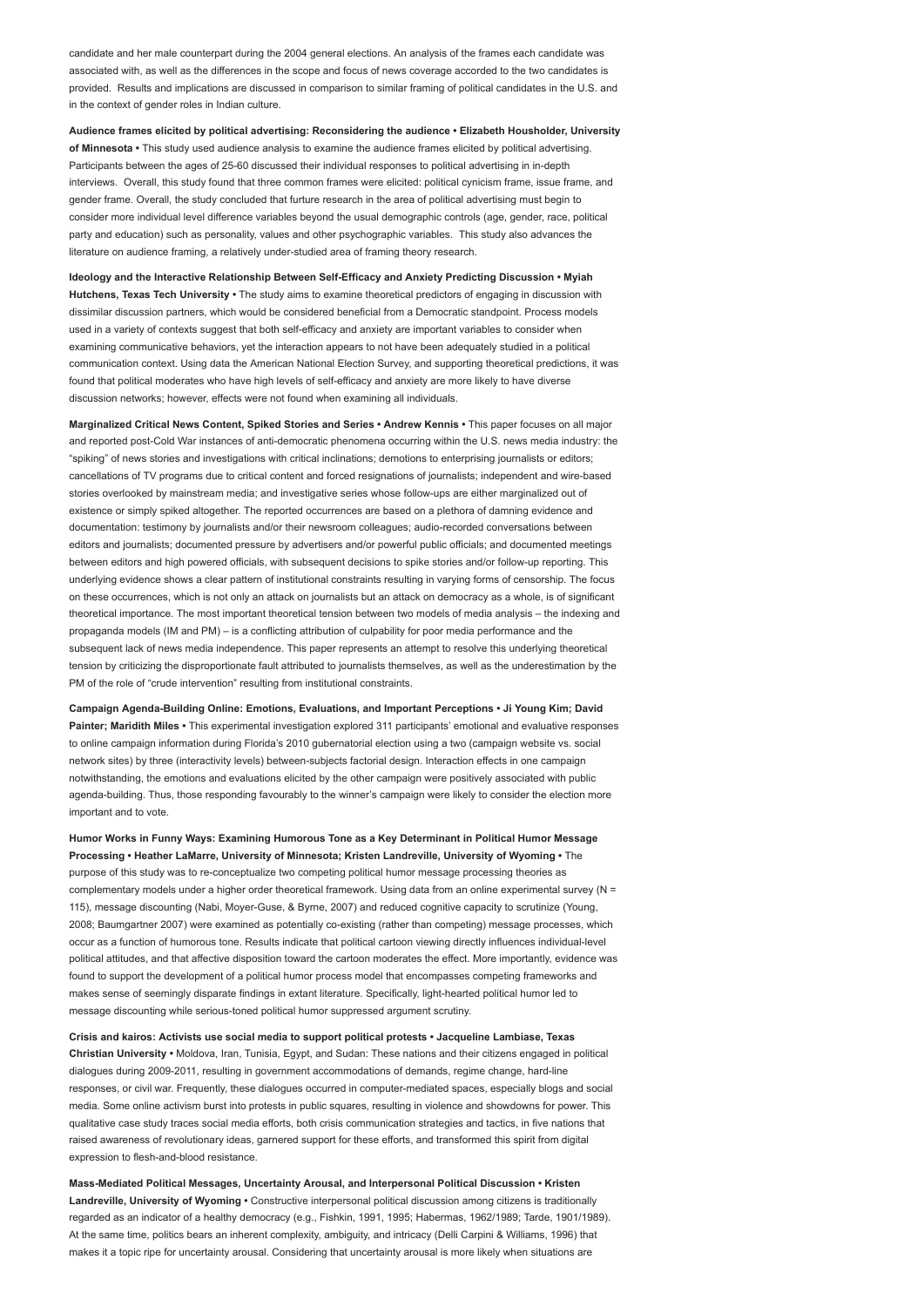ambiguous, complex, and unpredictable (Babrow, Hines, & Kasch, 2000; Babrow, Kasch, & Ford, 1998), Uncertainty Reduction Theory (Berger, 1979; Berger & Bradac, 1982; Berger & Calabrese, 1975) is applied to study the crossroads of interpersonal political discussion and the consumption of a variety of mass-mediated messages about politics. The overarching research question that guides this work is: What is the extent to which people interpersonally communicate their uncertainty about mass-mediated political messages? A computer-mediated discussion experiment was conducted to answer the study's hypotheses, which concern the amount and type of uncertainty expressions in response to several kinds of mass-mediated political messages.

Investigating media's agenda-setting effects on different generations in the new media environment, 1976-2004 • Jae Kook Lee; Renita Coleman, University of Texas · This study tests two competing hypotheses of media's agendasetting effects on different generations in the new media environment. Using ANES surveys and the New York Times Index data from 1976 to 2004, this study found that different generations perceived similar issues as important for society. The public agenda is fairly stable across generations despite increasing signs of media diversification and audience specialization over the time period. More importantly, the three generations' agendas were highly correlated with the agenda of the New York Times in each year, indicating robust agenda-setting effects of the media on the public regardless of generations differential media use. Implications of the findings are discussed.

Burned by the Spark: Tea Party Identity and News Media • Colin Lingle, University of Washington; Damon Di Cicco, University of Washington • News media have covered the Tea Party intensively since 2009. Behind the scenes, members have responded by reframing political identities and adapting strategies. We examine attitudes and opinions of individuals within the movement, culled from 12 semi-structured interviews across eight states. Data suggest that disaffectation with news media can be an inciting factor leading people to political action, and that an oppositional posture toward news media drives important decisions about movement-building and alternative information networks.

Citizens' Perceptions of Online Political Information Credibility • Hsiao-Ying Liu, University of Florida; Spiro Kiousis, University of Florida • This investigation explored citizens' perceptions of online political information credibility, their attitudes towards candidates, and their intentions for political participation. A 2 (high vs. low Facebook site interactivity) X 2 (high vs. low involvement) factorial experiment was completed to examine these relationships. The results indicate that both involvement and interactivity affect perceived information credibility, citizens' attitudes towards candidates, and their intentions to participate politically. The implications of the findings are discussed.

Mixing Strategy and Issues: Campaign Coverage and Candidate Communications in the 2010 U.S. Senate Midterm Election • Jason A. Martin, Indiana University School of Journalism • There is much disagreement and a lack of precise knowledge about the framing and public affairs issue content of campaign coverage and candidate press releases. One of the few points of consensus is that news coverage consistently focuses on candidate strategy and the outcome of elections. Yet it remains unclear to what extent this emphasis on strategy obscures, eliminates, or prohibits coverage of substantive public affairs issues. Most empirical research on non-presidential election content suggests substantial variation in the media's coverage and candidate communications based on factors such as the office contested and the news appeal of the campaign. To address this research problem, a quantitative content analysis was conducted on election information available in a 2010 U.S. Senate midterm campaign in a top-20 media market. Using the media sources most popularly identified by a survey of registered voters, all newspaper articles, television stories, and candidate press releases in a two-month period preceding the election were systematically and comparatively analyzed. By accounting for the possibility of simultaneous or overlapping frames, a deeper and better-rounded understanding of the issue content was produced. Among the key findings was that while media campaign coverage mostly used the strategy frame, public affairs issues were well represented on a daily basis, especially in newspaper coverage. Candidates focused mostly on issues but also indulged in strategy framing. These data support related research that has suggested that attention to methodology is needed to better understand the sophisticated ways that issues are embedded within strategy-framed election coverage.

Creating, Sustaining, or Dispelling Misconceptions: A Discourse Analysis of Coverage of Obama's Religious Identity • Laura Meadows, University of North Carolina, Chapel Hill • Since Barack Obama announced his candidacy for president in 2007, his Christian religious identity has been called into question. At present, a plurality of Americans do not know what religion he follows. In light of the increased relevance of religion in today's political landscape, such confusion poses a serious threat to his continued political viability. This qualitative discourse analysis examined coverage of President Obama's religious identity in the mainstream print media from the time he announced his candidacy for president in January 2007 through his first two years in office. The study found six themes that have potentially shaped both understandings and misinterpretations of Obama's religious beliefs, including current faith practices, connections to history, blame game, otherness, politicization, and Muslim connections. The study considers the ways in which the mainstream print media's use of these themes created, sustained, or dispelled misconceptions of Obama's religious identity.

Registered voters on the web: Looking for information, looking for confirmation, not looking at all • Ericka Menchen-Trevino, Northwestern University • There are several theories about how the internet may impact democratic politics. Some heralded the internet as inherently democratizing, claiming that it would help citizens become more informed about a broader array of issues, and help them organize for political action. Others warned that partisans would use online technologies to screen out opposing views and thus increase political polarization. Recently some have cautioned that with all of the entertainment options available in today's media environment, more citizens may opt out of political information altogether. This study examines these claims using real-world web data collected from forty-one carefully selected adult participants during the 2010 mid-term campaign in Illinois using software created for this project. The full text content of the web pages participants accessed was analyzed for information pertaining to the Illinois U.S. Senate race. The participants also completed ten online surveys and an in-person interview. The web data is interpreted in the context of participants' interviews and survey responses. Although this small-scale study cannot provide generalizable results, it does offer in-depth cases that reveal the mechanisms that underlie the broader effects seen in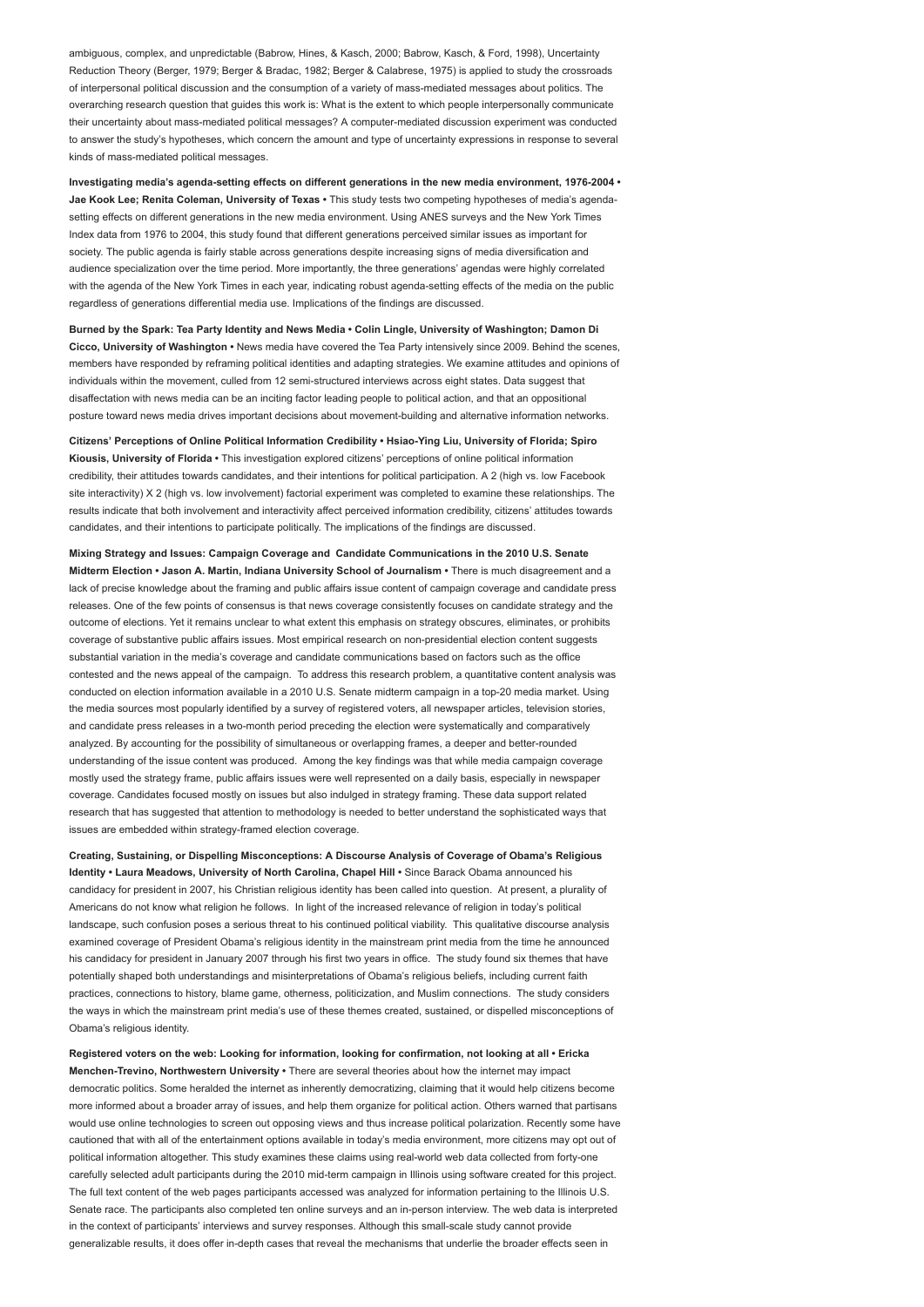larger but less contextual studies. Some cases illustrate how online political information can inform voters, while one case shows how partisan information helped to polarize a participant. Other cases show that it is possible to ignore political information online, although it is not clear that it is easier to do so online than in other media. Avenues for future research are discussed.

U.S. presidential election: International assessment of U.S. media coverage of male and female candidates • Uche Onyebadi, Southern Illinois University Carbondale; Yusuf Kalyango, Ohio University • Several studies have addressed how United States media cover candidates in U.S. elections. Some of the findings show that female contestants are poorly covered and stereotypically portrayed in the media, impeding their chances of victory. In this study, the focus was on how foreigners resident in the U.S. assessed media coverage of candidates in the 2008 presidential election. Results support previous research findings on negative coverage of female candidates, and suggest further investigation into candidates' issues and personal characteristics as factors that may also impact the type of media reports a candidate gets, irrespective of his or her gender. The survey instrument was used in this study.

Political Window: Analyzing Newspapers' Images of Candidates in 2010 California gubernatorial election • Kyung-Gook Park, University of Florida; Enjung Kang, University of Florida • The goal of this study is to explore how candidates in the 2010 California gubernatorial election were covered by the news media. This study uses visual frames as a significant determinant of how the media differently portrayed these candidates. In particular, this study places emphasis on four major newspapers, USA Today, New York Times, LA Times, and the San Francisco Chronicle, since these are currently the primary California regional and nationwide newspapers. Furthermore, past researches associated with agenda-setting theory and visual framing are widely reviewed in order to verify the topic question. Taken together, this study provides evidence that USA Today and the New York Times tried to create a balance in their image coverage of the gubernatorial candidates in the 2010 campaign, whereas the LA Times and San Francisco Chronicle were not trying to balance the images used. Furthermore, this study shows that a significant difference occurred in the frequency, prominence and behavioral of the frames chosen by the media in the candidates. Regardless of its limitations, this study provides a basis on which future studies regarding political communication and visual framing can follow

Cite of The Times: How 2008 Presidential Campaign Advertisements Used News-Mediated Information As Evidence • Chris Roberts, University of Alabama • This paper uses the functional theory of campaign discourse to discover how candidates and political parties used news-mediated information as evidence in broadcast advertising during the 2008 presidential election cycle. More than a third of video ads included more than 340 pieces of evidence originally produced by news organizations. Hypotheses showing types of news items, and purpose of use in ads, based on previous election cycles are supported.

Parenting Styles in Political Socialization: How the Path to Political Participation Begins at Home • Esther Thorson, University of Missouri; Edson Jr. Tandoc, University of Missouri-Columbia; Mi Jahng, University of Missouri-Columbia • Political socialization research suggests that parent-child relationships exert strong influences on political outcomes among children like interest in politics, political knowledge, and participation in community and politics, both in the real world and online. In a survey of 399 parents and their children in a Midwest city right after the off-term Fall 2010 elections, this study found that evaluative parental mediation of children's news use directly predicted only political interest among children. The effects of parental news mediation on political knowledge and participation appear to be absorbed by children's media use and engagement in political talk, variables that parental styles also predict. It is often taken for granted, if not overlooked, but parents' mediation of their adolescents' news access has significant effects on adolescents' political awakening and development that goes through a complex pathway from the home to the political arena. The role of parents is central in their adolescents' political socialization that starts with encouraging their children to be interested in politics.

Knowing is half the battle: Youth, civic norms and the informed citizen in late modern society • Kjerstin Thorson, University of Southern California • This paper draws on theorizing concerning late modern society to synthesize findings from a multi-methodological investigation into how young citizens are negotiating and acting (or not acting) on civic norms related to political knowledge acquisition. Using evidence from in-depth interviews and national survey data, the paper argues that our current era of information abundance and institutional decline has paradoxical consequences for young citizens' relationships political knowledge, at the same time providing magnificent opportunities for the motivated and disempowering the less interested. As a result, the link between endorsing norms related to getting informed and actual, demonstrated political knowledge is eroding for younger cohorts of American citizens.

Deliberation or Small Talk? Motivations for Public Discussion and their Effects on Civic Engagement • Sebastian Valenzuela, University of Texas at Austin; Sun Ho Jeong, University of Texas at Austin; Homero Gil de Zuniga, University of Texas – Austin • We use original survey data to examine (1) the motivations people have for engaging in online and interpersonal discussions, and (2) the influence of instrumental and relational goals on civic participation. Using structural equation modeling, we find that both goals trigger discussions online and offline, which in turn lead to civic engagement. These results cast citizen-to-citizen communication on a different perspective than deliberative theory and point to social motivations as an alternative path to civic life.

Can I Support That Candidate's Party? Implications of Disagreement with Party Candidates for Political Attitudes • Emily Vraga, University of Wisconsin-Madison • Candidates are heralded as the standard-bearers for their party, but how do a party candidate's issue positions impact political attitudes more generally? This study uses an experimental manipulation to test response to issue disagreement, which is corroborated through analysis of a panel dataset during the 2008 presidential election. The results support expectations: individuals who see greater distance between themselves and candidates adjust their political attitudes, and emotions play a key part in this process.

Televised Debates Matter…Sort Of • John Williams, Principia College • A vast and expanding literature on the effects of presidential debates finds ample evidence that "debates matter." Debates have the capacity to influence